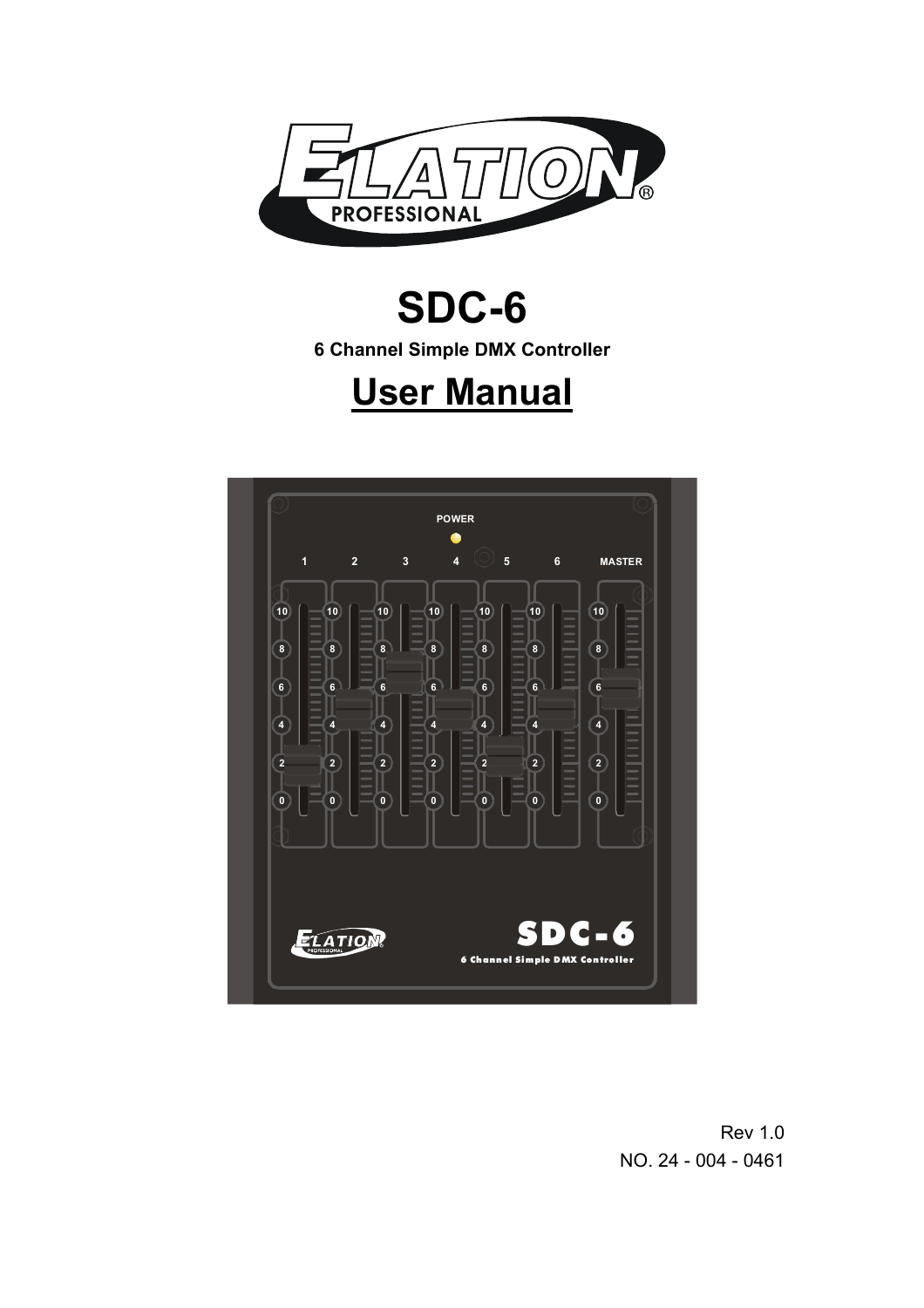## **1. General instruction**

 We wish to express our gratitude for your purchase of our digital product **SDC-6**. You now own a professional 6-channel DMX controller with many useful functions. **SDC-6** is a compact and portable device and it has optional power supply -DC 9V adapter and a simple battery. The unit is convenient to carry and easy to operate for users.

# **2. Safety rules**

 Before operating, please read the User's Manual thoroughly. That would be necessary and helpful for you to use the unit more availably and effectively. The following rules give important information regarding safety during use and maintenance:

- Keep the unit dry, do not expose it to water or high levels of humid.
- Do not try to dismantle or modify the product without any authorized permission.
- Keep the unit away from magnetic fields when operating.
- Do not make any inflammable liquids or metal objects enter the unit.
- Handle this product with great care, any strong shocks or vibration may result in malfunction.
- This unit must only be operated by adults, do not allow children to tamper or play with it.
- Do not operate this unit if the ambient temperature exceeds 45℃.
- Should any liquid be spilled on the unit, disconnect the power supply to the product immediately.
- Should the unit not be used for a long period of time, please take out the battery.

# **3. Notice Information**

- When unpacking the unit, please make sure that **SDC-6** has not suffered any damage during transportation. Should any damage have occurred, please do not use it and contact the dealer/retailer immediately.
- We would not be responsible for any resulting damage due to your inobservance or improper doings upon the unit. Never allow non-authorized or unqualified personnel with any kind of intervention to the product.
- Specifications and improvements in this design of this product and this manual are subject to change without any prior written notice!
- **Copyright:** no part of the product can be reproduced, transmitted, or translated into any language in any form without authorized permission.